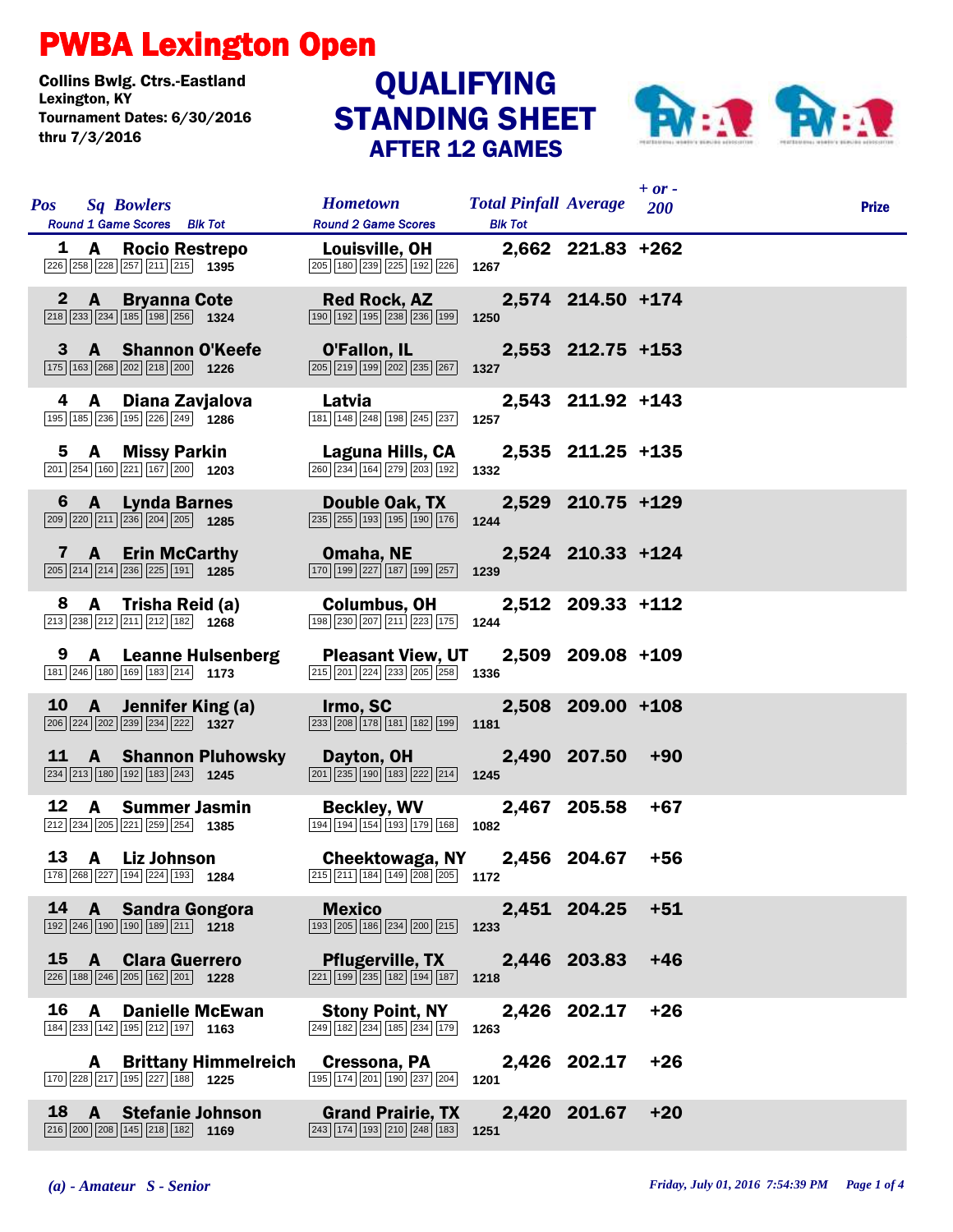|           |                 |              | Pos Sq Bowlers                                                                                                             | <b>Hometown Total Pinfall Average</b>                                                                                                |                |                  | $+ or -$<br>200 | <b>Prize</b> |
|-----------|-----------------|--------------|----------------------------------------------------------------------------------------------------------------------------|--------------------------------------------------------------------------------------------------------------------------------------|----------------|------------------|-----------------|--------------|
|           |                 |              | <b>Round 1 Game Scores</b> Blk Tot                                                                                         | <b>Round 2 Game Scores</b>                                                                                                           | <b>Blk Tot</b> |                  |                 |              |
| <b>19</b> |                 |              | $\boxed{171}$ $\boxed{174}$ $\boxed{184}$ $\boxed{193}$ $\boxed{166}$ $\boxed{206}$ <b>1094</b>                            | A Anggie Ramirez-Perea Austin, TX<br>$\boxed{239}$ $\boxed{202}$ $\boxed{212}$ $\boxed{189}$ $\boxed{207}$ $\boxed{276}$ <b>1325</b> |                | 2,419 201.58 +19 |                 |              |
|           |                 |              | 20 A Kaidee Sutphin<br>222 191 189 182 203 205 1192                                                                        | <b>Mount Dora, FL</b><br>198 178 195 186 277 188                                                                                     | 1222           | 2,414 201.17     | $+14$           |              |
|           |                 |              | 21 A Kayla Bandy<br>176 234 169 216 221 213 1229                                                                           | <b>Salisbury, MD</b><br>190 185 187 199 212 211 1184                                                                                 |                | 2,413 201.08     | $+13$           |              |
|           |                 | $22 \quad A$ | Nicole Trudell (a)<br>175 214 180 210 203 189 171                                                                          | <b>Bridgeport, CT</b><br>$\boxed{179}$ $\boxed{180}$ $\boxed{185}$ $\boxed{215}$ $\boxed{235}$ $\boxed{246}$ 1240                    |                | 2,411 200.92     | $+11$           |              |
|           |                 | $23 \quad A$ | Kristina Szczerbinski<br>191 214 211 200 194 210 1220                                                                      | North Tonawanda, NY 2,409 200.75<br>225 178 179 228 190 189 189                                                                      |                |                  | $+9$            |              |
|           | 24              |              | A Kelly Kulick<br>190 176 214 155 180 182 1097                                                                             | <b>Union, NJ</b><br>233 235 203 176 255 209                                                                                          | 1311           | 2,408 200.67     | $+8$            |              |
|           |                 |              | 178 195 217 174 218 226 1208                                                                                               | A Lindsay Boomershine Perry, UT<br>170 170 199 219 176 266 1200                                                                      |                | 2,408 200.67     | $+8$            |              |
|           | 26 <sup>1</sup> | $\mathbf{A}$ | $\boxed{245}$ 161 191 201 201 157 1156                                                                                     | Daria Kovalova Michita, KS<br>$\boxed{207}$ $\boxed{225}$ $\boxed{202}$ $\boxed{197}$ $\boxed{192}$ $\boxed{227}$ <b>1250</b>        |                | 2,406 200.50     | $+6$            |              |
|           |                 |              | 27 A Brittany Smith (a)<br>$\boxed{247}$ $\boxed{238}$ $\boxed{192}$ $\boxed{192}$ $\boxed{202}$ $\boxed{221}$ <b>1292</b> | Des Moines, IA  2,399 199.92<br>$\boxed{202}$ $\boxed{194}$ $\boxed{115}$ $\boxed{213}$ $\boxed{210}$ $\boxed{173}$ <b>1107</b>      |                |                  | $-1$            |              |
| 28        |                 |              | A Mariana Ayala<br>$\boxed{221}$ 166 $\boxed{220}$ $\boxed{202}$ $\boxed{234}$ $\boxed{212}$ 1255                          | Euless, TX<br>$\boxed{175}$ $\boxed{173}$ $\boxed{187}$ $\boxed{205}$ $\boxed{196}$ $\boxed{193}$ 1129                               |                | 2,384 198.67     | $-16$           |              |
|           | 29              |              | A Sabrena Divis<br>184 224 169 226 206 191 1200                                                                            | Gillette, WY<br>$\overline{224}$ $\overline{202}$ $\overline{142}$ $\overline{215}$ $\overline{197}$ $\overline{200}$ <b>1180</b>    |                | 2,380 198.33     | $-20$           |              |
|           |                 |              | 30S A Anne Marie Duggan<br>$\boxed{202}$ 188 $\boxed{221}$ $\boxed{218}$ $\boxed{211}$ $\boxed{217}$ 1257                  | Edmond, OK<br>$\boxed{182}$ $\boxed{150}$ $\boxed{191}$ $\boxed{160}$ $\boxed{205}$ $\boxed{219}$ <b>1107</b>                        |                | 2,364 197.00     | $-36$           |              |
|           |                 | $31 \quad A$ | <b>Ingellimar Beasley</b><br>$\boxed{212}$ 197 207 228 213 188 1245                                                        | Clarksville, TN 2,355 196.25 -45<br>$\boxed{237}$ 181 169 182 170 171 110                                                            |                |                  |                 |              |
|           |                 | 32 A         | 173 229 224 169 194 178 1167<br><b>Cut Line Cash Line</b>                                                                  | Maria Jose Rodriguez Austin, TX 2,351 195.92 -49<br>$\boxed{214}$ 158 $\boxed{224}$ 148 182 258 1184                                 |                |                  |                 |              |
|           |                 |              | 33 A Jodi Woessner<br>245 192 184 193 195 179 1188                                                                         | Oregon, OH 2,349 195.75 -51<br>$\sqrt{202}\sqrt{178}\sqrt{205}\sqrt{178}\sqrt{202}\sqrt{196}$ 1161                                   |                |                  |                 |              |
|           |                 | $34 \quad A$ | $\boxed{150}$ $\boxed{189}$ $\boxed{188}$ $\boxed{226}$ $\boxed{179}$ $\boxed{179}$ <b>1111</b>                            | Kayla Johnson Washington, IL<br>$\boxed{209}$ $\boxed{180}$ $\boxed{190}$ $\boxed{211}$ $\boxed{229}$ $\boxed{218}$                  | 1237           | 2,348 195.67 -52 |                 |              |
|           |                 | $35 \quad A$ | <b>Katie Thornton</b><br>$\boxed{200}$ 176 $\boxed{249}$ 199 $\boxed{212}$ 180 1216                                        | <b>Chesapeake, VA</b><br>$\boxed{152}$ $\boxed{179}$ $\boxed{222}$ $\boxed{193}$ $\boxed{223}$ $\boxed{157}$ <b>1126</b>             |                | 2,342 195.17 -58 |                 |              |
|           |                 | 36 A         | <b>Cassandra Leuthold</b><br>201 176 193 256 157 192 1175                                                                  | Lincoln, NE<br>204 181 184 183 209 202                                                                                               | 1163           | 2,338 194.83 -62 |                 |              |
|           |                 |              | 37 A Samantha Schaden<br>181 193 221 191 210 186 1182                                                                      | <b>Baltimore, MD 2,336 194.67</b><br>$\boxed{237}$ 167 165 217 201 167 1154                                                          |                |                  | $-64$           |              |
|           |                 |              | 38 A Jes Lesagonicz<br>$\boxed{153}\boxed{221}\boxed{190}\boxed{174}\boxed{228}\boxed{168}$ 1134                           | <b>Example 2.5 Atlanta, GA</b><br>$\overline{212}$ $\overline{207}$ $\overline{226}$ 184 177 195 1201                                |                | 2,335 194.58     | $-65$           |              |
|           |                 | A            | <b>Josie Earnest</b><br>189 189 224 187 203 152 1144                                                                       | Nashville, TN<br>$\boxed{183}$ $\boxed{197}$ $\boxed{224}$ $\boxed{182}$ $\boxed{213}$ $\boxed{192}$ <b>1191</b>                     |                | 2,335 194.58 -65 |                 |              |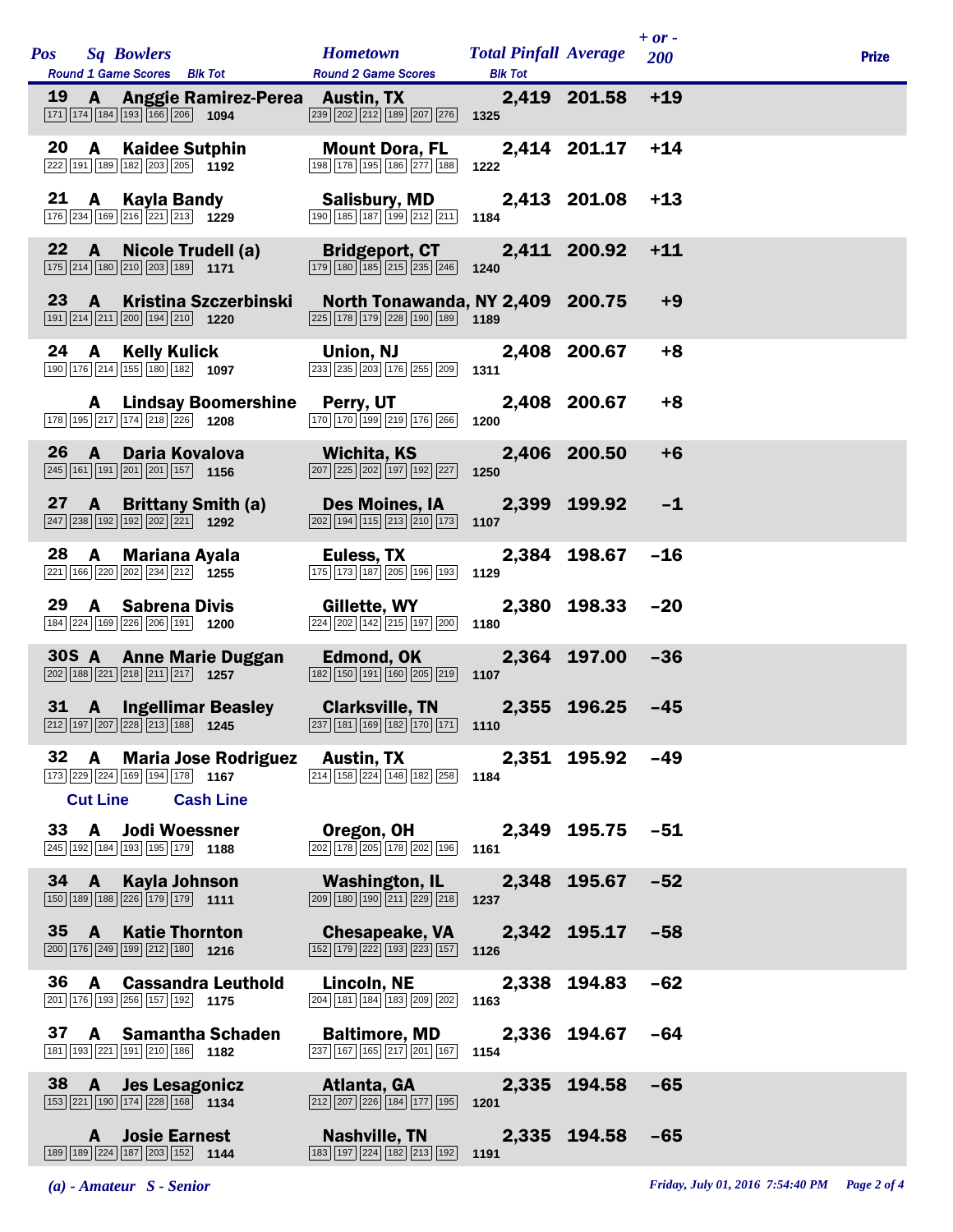| <b>Sq Bowlers</b><br><b>Pos</b><br><b>Round 1 Game Scores</b> Blk Tot                                                                      | <b>Hometown</b><br><b>Round 2 Game Scores</b>                                                                                    | <b>Total Pinfall Average</b><br><b>Blk Tot</b> |                   | $+ or -$<br>200 | <b>Prize</b> |  |
|--------------------------------------------------------------------------------------------------------------------------------------------|----------------------------------------------------------------------------------------------------------------------------------|------------------------------------------------|-------------------|-----------------|--------------|--|
| 40 A Anna Groce (a)<br>167 236 212 182 178 214 1189                                                                                        | Kernersville, NC 2,334 194.50<br>$\boxed{145}$ $\boxed{190}$ $\boxed{183}$ $\boxed{201}$ $\boxed{216}$ $\boxed{210}$ <b>1145</b> |                                                |                   | $-66$           |              |  |
| 41 A Elysia Current<br>160 151 222 178 157 260 1128                                                                                        | Ephrata, PA<br>$\overline{268}$ 144 213 203 203 173 1204                                                                         |                                                | 2,332 194.33      | -68             |              |  |
| 42 A Amanda Greene<br>$\boxed{199}$ $\boxed{189}$ $\boxed{234}$ $\boxed{162}$ $\boxed{190}$ $\boxed{178}$ 1152                             | Romney, WV 2,326 193.83<br>$\boxed{203}$ $\boxed{186}$ $\boxed{158}$ $\boxed{206}$ $\boxed{178}$ $\boxed{243}$                   | 1174                                           |                   | $-74$           |              |  |
| 43<br>A Jerracah Heibel (a)<br>$\boxed{222}$ 197 161 183 189 170 1122                                                                      | Indianapolis, IN<br>$\boxed{202}$ $\boxed{234}$ $\boxed{182}$ $\boxed{212}$ $\boxed{155}$ $\boxed{201}$                          | 1186                                           | 2,308 192.33      | $-92$           |              |  |
| 44<br>A April Ellis<br>$\boxed{201}$ 181 $\boxed{216}$ $\boxed{215}$ 187 191 191                                                           | Wichita, KS<br>$\boxed{167}$ 183 195 214 180 177 1116                                                                            |                                                | 2,307 192.25      | $-93$           |              |  |
| 45 A Sarah Lokker<br>$\boxed{196}$ $\boxed{200}$ $\boxed{182}$ $\boxed{194}$ $\boxed{203}$ $\boxed{189}$ <b>1164</b>                       | <b>New Baltimore, MI</b><br>$\boxed{200}$ $\boxed{222}$ 178 172 170 194 1136                                                     |                                                | 2,300 191.67 -100 |                 |              |  |
| <b>A</b> Jennifer Higgins<br>$\boxed{167}\boxed{178}\boxed{197}\boxed{224}\boxed{188}\boxed{237}$ 1191                                     | Westerville, OH<br>$\boxed{180}$ $\boxed{161}$ $\boxed{185}$ $\boxed{216}$ $\boxed{177}$ $\boxed{190}$                           | 1109                                           | 2,300 191.67 -100 |                 |              |  |
| 47 A Andrea Behr<br>$\boxed{213}$ 171 172 195 213 179 1143                                                                                 | Kettering, OH 2,298 191.50 -102<br>189 165 207 204 226 164 155                                                                   |                                                |                   |                 |              |  |
| A Ann Coleman (a)<br>179 245 179 218 196 189 1206                                                                                          | Fairborn, OH<br>130 197 194 163 184 224                                                                                          | 1092                                           | 2,298 191.50 -102 |                 |              |  |
| 49 A Brittni Hamilton<br>$\boxed{227}\boxed{223}\boxed{174}\boxed{216}\boxed{179}\boxed{183}$ 1202                                         | <b>Victor, NY</b><br>192 210 141 167 195 184                                                                                     | 1089                                           | 2,291 190.92 -109 |                 |              |  |
| 50 A Chelsey Stephens (a) Frankfort, KY<br>$\boxed{213}$ $\boxed{205}$ $\boxed{207}$ $\boxed{194}$ $\boxed{203}$ $\boxed{190}$ <b>1212</b> | $\boxed{211}$ $\boxed{158}$ $\boxed{185}$ $\boxed{167}$ $\boxed{175}$ $\boxed{180}$                                              | 1076                                           | 2,288 190.67 -112 |                 |              |  |
| 51 A Kalynn Carl<br>206 193 209 202 156 177 1143                                                                                           | <b>Albany, NY</b> Albany<br>$\boxed{182}$ $\boxed{175}$ $\boxed{203}$ $\boxed{176}$ $\boxed{210}$ $\boxed{198}$ 1144             |                                                | 2,287 190.58 -113 |                 |              |  |
| 52 A Megan Kelly<br>$\boxed{165}$ $\boxed{154}$ $\boxed{182}$ $\boxed{225}$ $\boxed{212}$ $\boxed{150}$ <b>1088</b>                        | Dayton, OH<br>$\boxed{171}$ $\boxed{175}$ $\boxed{182}$ $\boxed{231}$ $\boxed{228}$ $\boxed{207}$ 1194                           |                                                | 2,282 190.17 -118 |                 |              |  |
| A Liz Kuhlkin<br>192 168 174 190 216 237 1177                                                                                              | <b>Schenectady, NY</b><br>222 143 177 202 168 193 105                                                                            |                                                | 2,282 190.17 -118 |                 |              |  |
| 54<br><b>A</b> Rachael Gittings<br>196 181 193 150 191 213 1124                                                                            | <b>Glen Allen, VA</b><br>$\boxed{183}$ $\boxed{189}$ $\boxed{218}$ $\boxed{200}$ $\boxed{191}$ $\boxed{174}$                     | 1155                                           | 2,279 189.92 -121 |                 |              |  |
| <b>Kristina Wendell</b><br>A<br>179 182 200 205 258 210 1234                                                                               | Kingston, NY<br>$\boxed{193}$ $\boxed{166}$ $\boxed{165}$ $\boxed{156}$ $\boxed{143}$ $\boxed{222}$                              | 1045                                           | 2,279 189.92 -121 |                 |              |  |
| 56 A Brandi Branka<br>224 246 158 214 200 204 1246                                                                                         | <b>Fairview Hgts, IL</b><br>193 179 145 195 144 174                                                                              | 1030                                           | 2,276 189.67 -124 |                 |              |  |
| 57 A Ashly Galante<br>$\boxed{167}$ $\boxed{191}$ $\boxed{192}$ $\boxed{219}$ $\boxed{225}$ $\boxed{163}$ <b>1157</b>                      | <b>Palm Harbor, FL</b><br>157 191 173 217 174 192                                                                                | 1104                                           | 2,261 188.42 -139 |                 |              |  |
| 58 A<br><b>Nicole Bower (a)</b><br>$\boxed{177}$ 165 155 179 187 224 1087                                                                  | <b>Camp Hill, PA</b><br>$\boxed{133}$ $\boxed{202}$ $\boxed{199}$ $\boxed{178}$ $\boxed{245}$ $\boxed{195}$                      | 1152                                           | 2,239 186.58 -161 |                 |              |  |
| 59 A Brooke Bower<br>194 157 182 180 191 191 190                                                                                           | Camp Hill, PA<br>$\boxed{182}\boxed{232}\boxed{175}\boxed{174}\boxed{181}\boxed{198}$                                            | 1142                                           | 2,237 186.42 -163 |                 |              |  |
| 60 A<br><b>Jackie Carbonetto</b><br>211 191 156 160 182 211 1111                                                                           | <b>Blauvelt, NY</b><br>205 184 209 199 170 153                                                                                   | 1120                                           | 2,231 185.92 -169 |                 |              |  |